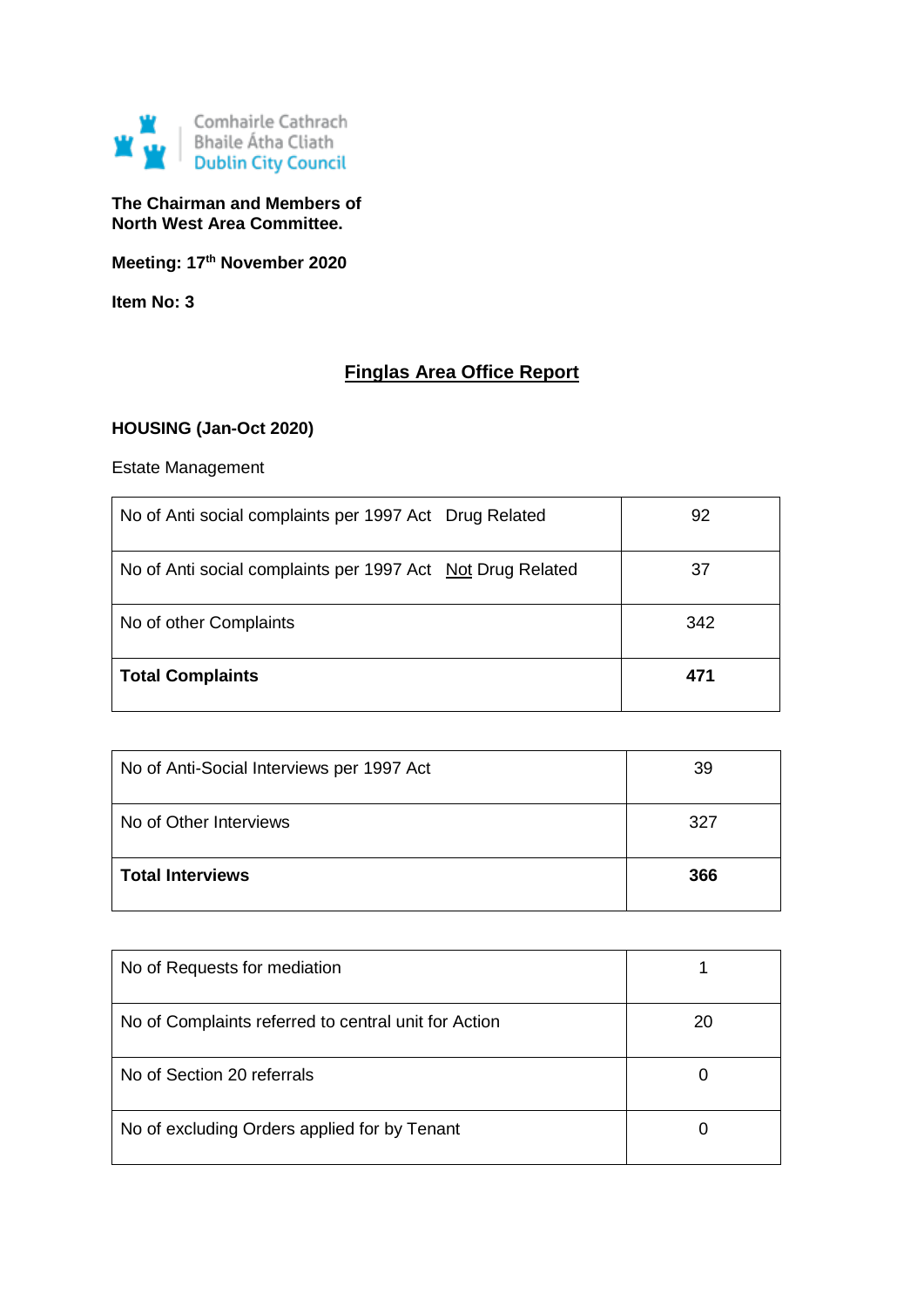| No of Excluding orders applied for by DCC                 |   |
|-----------------------------------------------------------|---|
| No of surrender of Tenancies due to Anti-Social Behaviour | 2 |
| No of possession application sent to Central Unit         | 3 |
| No of Court Orders Granted                                |   |
| No of Appeals / Judicial Reviews Challenges               | 0 |
| No of Warrants executed (Evictions)                       |   |

## **Housing Allocations**

| <b>Housing &amp; Apartments</b> |                |                  |                            |
|---------------------------------|----------------|------------------|----------------------------|
| <b>Category</b>                 | <b>Housing</b> | <b>Transfers</b> | <b>Choice Base Letting</b> |
| <b>Bands 2 &amp; 3</b>          | 14             | 15               | 13                         |
| Medical                         | $\overline{0}$ | $\overline{0}$   |                            |
| Welfare                         | $\overline{0}$ | $\overline{2}$   | $\overline{2}$             |
| <b>Homeless</b>                 | 11             | $\overline{0}$   |                            |
| <b>Travellers</b>               | $\mathbf 1$    | $\overline{0}$   |                            |
| <b>Transfer HAP</b>             | $\overline{0}$ | $\overline{4}$   | $\overline{4}$             |
| De-tenanting                    | $\overline{0}$ | $\overline{1}$   |                            |
| <b>Estate Management</b>        | $\overline{0}$ | $\overline{0}$   |                            |
| <b>Maintenance Grounds</b>      | $\overline{0}$ | $\overline{4}$   |                            |
| <b>Surrendering Larger</b>      | $\overline{0}$ | $\overline{0}$   |                            |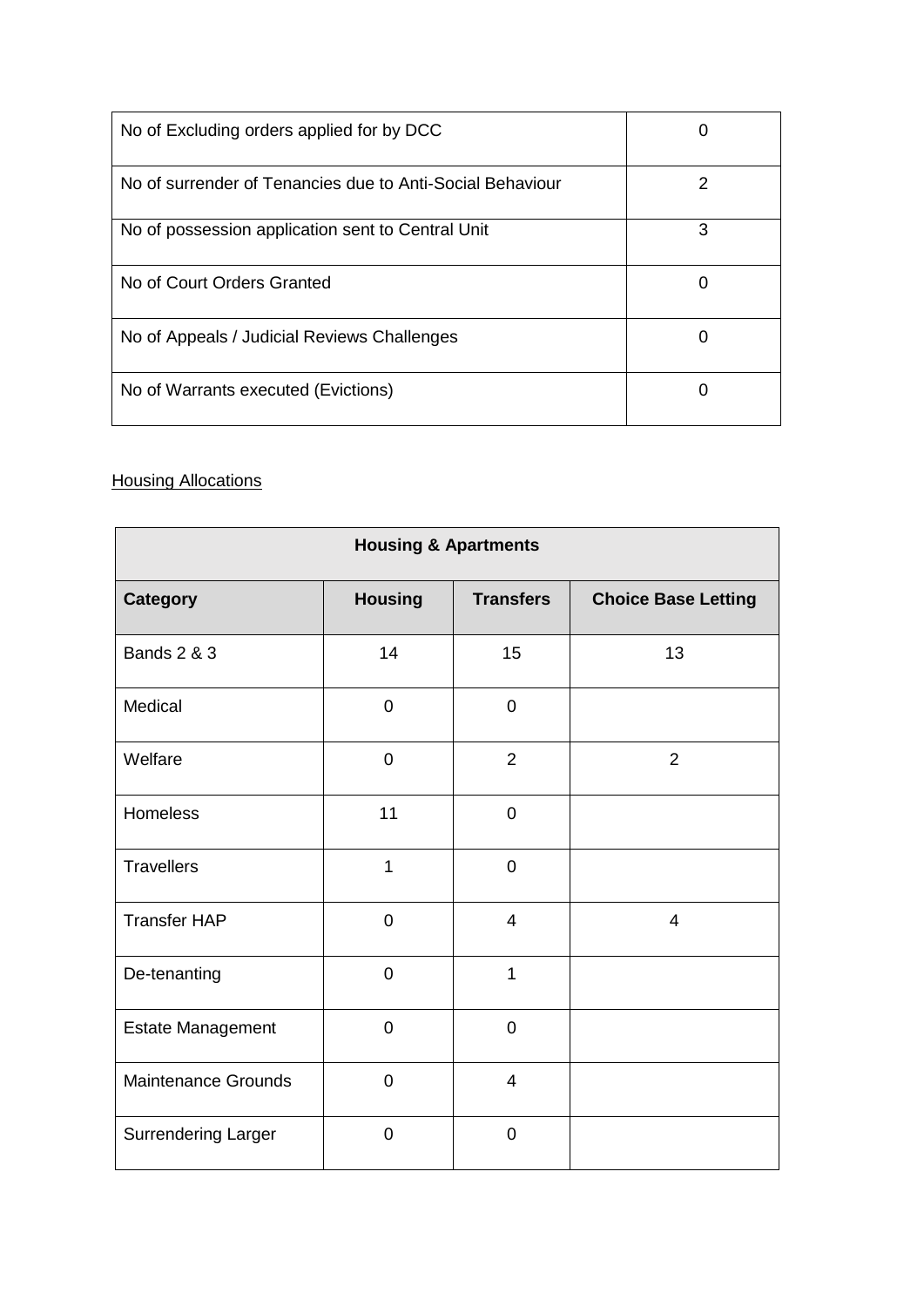| Unable to afford |    | J  |    |
|------------------|----|----|----|
| Succession       |    | U  |    |
| <b>Total</b>     | 30 | 26 | 19 |

| <b>Senior Citizens</b>        |                |                  |                            |
|-------------------------------|----------------|------------------|----------------------------|
| <b>Category</b>               | <b>Housing</b> | <b>Transfers</b> | <b>Choice Base Letting</b> |
| <b>Bands 2 &amp; 3</b>        | $\overline{2}$ | $\mathbf{1}$     | $\overline{2}$             |
| Medical                       | $\pmb{0}$      | $\pmb{0}$        |                            |
| Welfare                       | $\pmb{0}$      | $\boldsymbol{0}$ |                            |
| <b>Homeless</b>               | 8              | $\mathsf 0$      |                            |
| <b>Transfer HAP</b>           | $\pmb{0}$      | $\pmb{0}$        |                            |
| <b>Travellers</b>             | $\mathbf 0$    | $\pmb{0}$        |                            |
| <b>Estate Management</b>      | $\pmb{0}$      | $\mathsf 0$      |                            |
| De-tenanting                  | $\pmb{0}$      | $\mathbf{1}$     |                            |
| <b>Maintenance Grounds</b>    | $\pmb{0}$      | $\mathsf 0$      |                            |
| <b>Surrendering Larger</b>    | $\mathbf 0$    | $\pmb{0}$        |                            |
| Unable to afford              | $\pmb{0}$      | $\pmb{0}$        |                            |
| <b>Financial Contribution</b> | $\mathbf{1}$   | $\pmb{0}$        |                            |
| <b>Total</b>                  | 11             | $\overline{2}$   | $\overline{2}$             |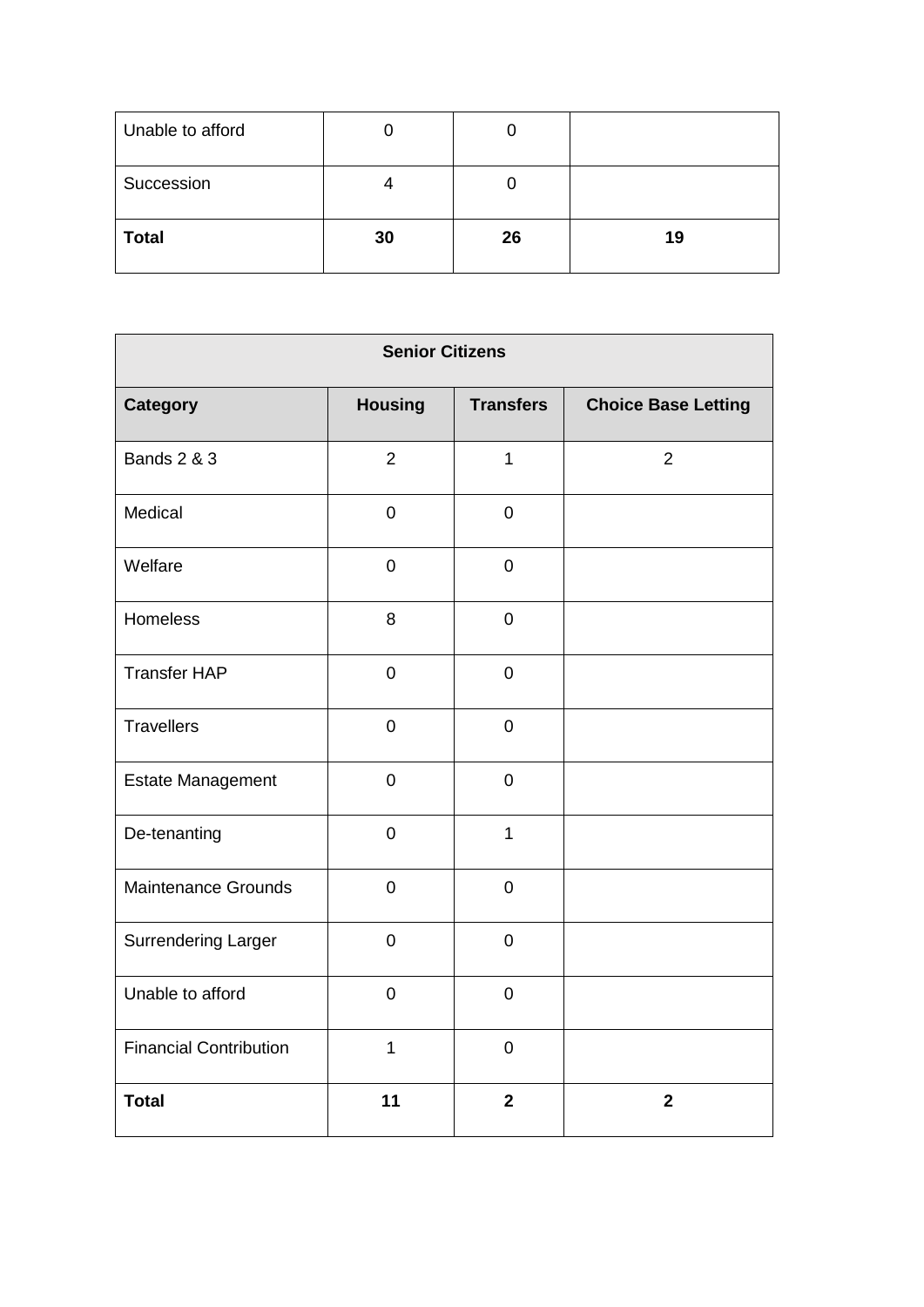# Voids Report

| <b>Vacant Housing Units (21)</b> |                  |                    |                              |
|----------------------------------|------------------|--------------------|------------------------------|
| <b>Address</b>                   | Type of unit     | Date of<br>vacancy | <b>Remarks</b>               |
| <b>Ballygall Parade</b>          | 2 bed Maisonette | 24/09/2020         | Works in progress            |
| <b>Ballygall Parade</b>          | 2 bed maisonette | 24/08/2020         | Works in progress            |
| <b>Ballygall Parade</b>          | 2 bed Maisonette | 14/04/2020         | Works in Progress / On offer |
| <b>Barnamore Park</b>            | 3 bed house      | 20/10/2020         | Works in progress            |
| <b>Barnamore Grove</b>           | 3 bed house      | 26/08/2020         | Works in progress            |
| <b>Barry Park</b>                | 3 bed house      | 04/08/2020         | Works in progress            |
| Carrigallen Park                 | 5 bed house      | 16/07/2019         | Works in progress / On offer |
| <b>Casement Close</b>            | 2 bed house      | 21/07/2020         | Works in progress/On offer   |
| Cloonlara Road                   | 2 bed house      | 28/09/2020         | Works in progress            |
| <b>Dunsink Avenue</b>            | 3 bed house      | 17/08/2020         | Works in progress/On offer   |
| <b>Fairlawn Road</b>             | 3 bed house      | 24/09/2020         | Works in progress            |
| Finglaswood Road                 | 2 bed Maisonette | 29/06/2020         | Works in progress/On offer   |
| <b>Griffith Parade</b>           | 3 bed house      | 30/06/2020         | Works in progress            |
| <b>Griffith Parade</b>           | 2 bed house      | 20/08/2020         | Works in progress            |
| <b>Griffith Parade</b>           | 4 bed house      | 03/06/2020         | Works in progress / On offer |
| <b>Hazelcroft Gardens</b>        | 3 bed house      | 17/06/2019         | Works in progress            |
| <b>Kippure Park</b>              | 4 bed house      | 10/03/2020         | Works in progress / On offer |
| <b>Kippure Park</b>              | 3 bed house      | 27/05/2020         | Works in progress/On offer   |
| McKee Avenue                     | 3 bed House      | 30/09/2020         | Works in progress            |
| The Botanic                      | 2 bed Apt        | 22/11/2019         | Issue with the building      |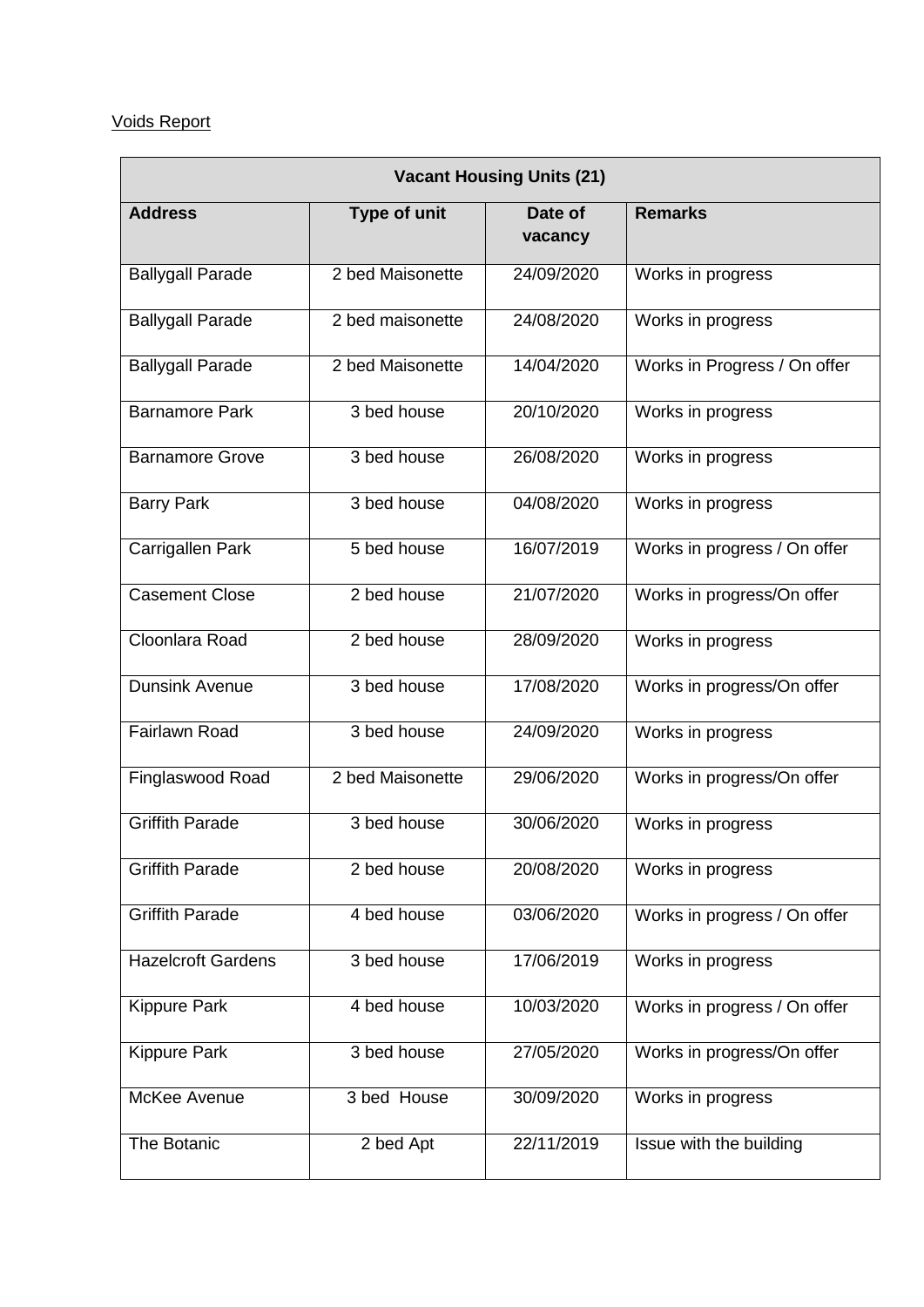| The Tolka | 2 bed Apt | 21/03/2019 | Solution Issue with the building |
|-----------|-----------|------------|----------------------------------|
|           |           |            |                                  |

| <b>Vacant Senior Citizens Units (8)</b> |                     |            |                              |
|-----------------------------------------|---------------------|------------|------------------------------|
| <b>Address</b>                          | <b>Type of Unit</b> | Date of    | <b>Remarks</b>               |
|                                         |                     | vacancy    |                              |
| <b>Brookville Court</b>                 | 1 bed               | 06/10/2020 | Works in progress            |
| Glasanaon Court                         | <b>Bedsit</b>       | 01/10/2018 | Works in progress / On offer |
| <b>Glasnaaon Court</b>                  | <b>Bedsit</b>       | 24/07/2020 | <b>Works in progress</b>     |
| <b>Glasaree Court</b>                   | 1 bed               | 10/04/2020 | Works in progress/On offer   |
| <b>Glasaree Court</b>                   | 1 bed               | 30/03/2020 | Works in progress / On offer |
| <b>Mellowes Court</b>                   | <b>Bedsit</b>       | 13/05/2019 | Works in progress/On offer   |
| <b>Mellowes Court</b>                   | <b>Bedsit</b>       | 25/06/2019 | Works in progress            |
| <b>Mellowes Court</b>                   | 1 bed               | 07/05/2019 | Works in progress/On offer   |

### Choice Based Lettings

63 Fairlawn Road is being advertised under the Choice Based Letting scheme with a closing date of 20<sup>th</sup> November.

## Vacant Sites

61/63 Ratoath Avenue (6x1 Bed apartments).

The building works have started on this site and is due to be completed by Q4 2021.

## **Scribblestown**

Nominations for the 70 units at Scribblestown are being considered.

#### Rents Update

The Finglas Area Office continues to provide a rent assessment service for tenants living in the Finglas area.

| <b>Finglas Rent Assessment Update</b><br>1 <sup>st</sup> Jan- 31 <sup>st</sup> October 2020 |     |  |
|---------------------------------------------------------------------------------------------|-----|--|
| <b>Assessments</b>                                                                          | 919 |  |
| <b>Permission to Resides</b>                                                                | 33  |  |
| <b>Refunds</b>                                                                              | 20  |  |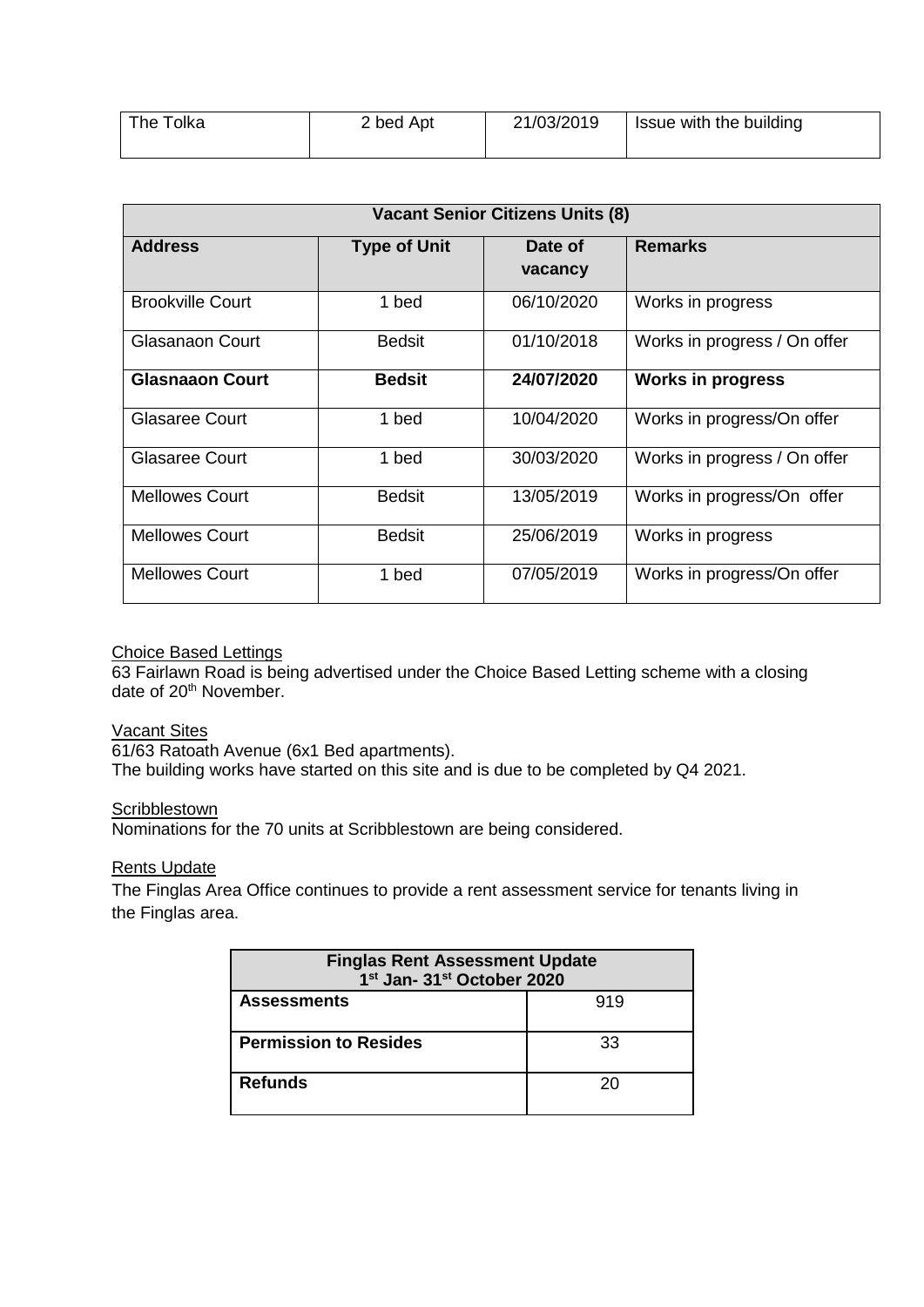### **GENERAL MATTERS**

Third Round Consultation on the BusConnects Core Bus Corridor Projects The NTA launched the third round of consultations on 4<sup>th</sup> November. The closing date for making submissions is **Wednesday, 16th December.** The public consultation focuses on the updated Preferred Route Options of sixteen corridors. Due to current COVID-19 public health restrictions, the NTA has created virtual consultation rooms for each Core Bus Corridor, which allows for review and feedback.

The NTA website link is: [https://busconnects.ie](https://busconnects.ie/)

Information on the Finglas-Phibsborough Corrider: https://busconnects.ie/initiatives/core-bus-corridor/finglas-to-phibsborough/

#### *How to take part in the public consultation:*

Written submissions and observations may be made by -

**Email to** [cbc@busconnects.ie](mailto:cbc@busconnects.ie) **Or By post to** BusConnects Core Bus Corridor National Transport Authority Dún Scéine Harcourt Lane Dublin 2 D02 WT20

#### 5-Arm Junction

E&T Department has advised that the tendered assessment board has signed off on the consultant tendering results. It is expected that the consultant will be appointed within the next three weeks.

#### Civic Centre Carpark Upgrade

Work has commenced on the upgrade of the public car parks in front of the Finglas Civic Centre, Mellowes Road, Dublin 11 to provide for improved surface, parking layout, landscaping, and associated works. Enabling works for the installation of electric vehicles charging points will be included as part of the project.

#### Finglas Cricket Club

This is the off-season for cricket, so no matches/tournaments are scheduled this year. The club hope, subject to Government Covid-19 restrictions, to arrange a grand opening next April, with a media presence at the start of next season. Public representatives will be invited.

#### Kildonan Park public art commission

The commissioning process for Kildonan Park in West Finglas is a two-stage process. Sculpture Dublin has announced that three artists have been shortlisted against the criteria set out in the first stage. They are Sara Cunningham-Bell; Martina Coyle & Motoko Fujita (collaboration); and Emma Louise Moore. The next stage of the process will involve public engagement in the form of a creative exploration and consultation process facilitated by Dublin City Council Culture Company. Each artist will work with the local community over an 8-week period to develop ideas for their Stage Two submissions. One artist will be awarded the commission in Spring 2021.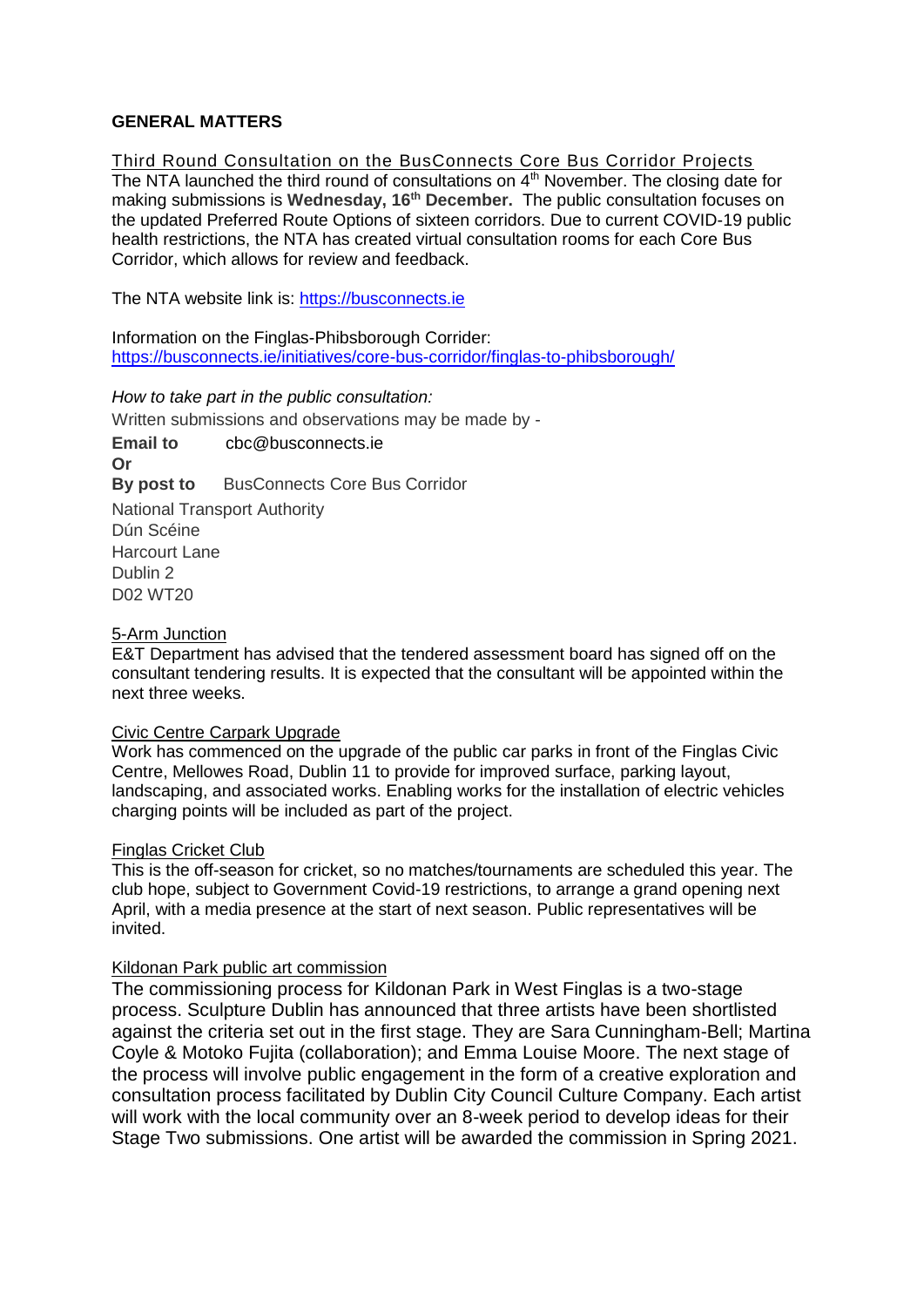Further information on the Sculpture Dublin website links:

- <https://www.sculpturedublin.ie/news-updates-from-sculpture-dublin/>
- Kildonan Park Commission > [https://www.sculpturedublin.ie/kildonan-park/](https://scanmail.trustwave.com/?c=17268&d=zLGt3-Q0h9L04P5fNd7n8Gf1Hjq84ciAYC0Me1Bm2Q&s=342&u=https%3a%2f%2fwww%2esculpturedublin%2eie%2fkildonan-park%2f)

## Finglas Concept Plan

There will be an online Planning Briefing for public representatives at 3pm on the 16<sup>th</sup> December.

## **COMMUNITY & SOCIAL DEVELOPMENT**

## 2020 Halloween activities

Community Development Staff from the Finglas Area Office (CSDS) collaborated with a number of local groups / organisations and put together a virtual Finglas Halloween programme as an alternative to our normal events / activities. The alternative programme of events was advertised through leafleting Finglas / Glasnevin areas and with poster boards being placed in key local areas as well.

The virtual Fright Night headline programme went live on Halloween night at 8pm and included contributions from Soundstrand, Just Dave, Martin McDonnell, Aslan, a Magic Show by Colm Dawson, messages from local community groups and a virtual tour of Finglas. The music and magic show elements of the production were filmed in St. Canice's Church of Ireland.



Feedback on the event was extremely positive with people commenting on the quality of the production but more importantly on the level of community endeavour taking place in the Finglas area.

The Finglas Fright Night post has reached around 20,000 views. This number is increasing, as the posting will remain live until the end of November. People as far away as Australia, Vietnam, New Zealand, USA and England viewed the posting.

The footage of the Finglas Heritage Trail will be edited in the next couple of weeks and will be distributed to local schools and historical societies.

The Finglas Area Office funded The Finglas West Resource Centre to deliver a number of Halloween packs for local children. Better Finglas also received funding to deliver a number of books entitled "Room on the Broom" to coincide with a virtual storytelling night in the lead up to Halloween. This story-telling project was shared on the Fright Nights Facebook page and was well received.